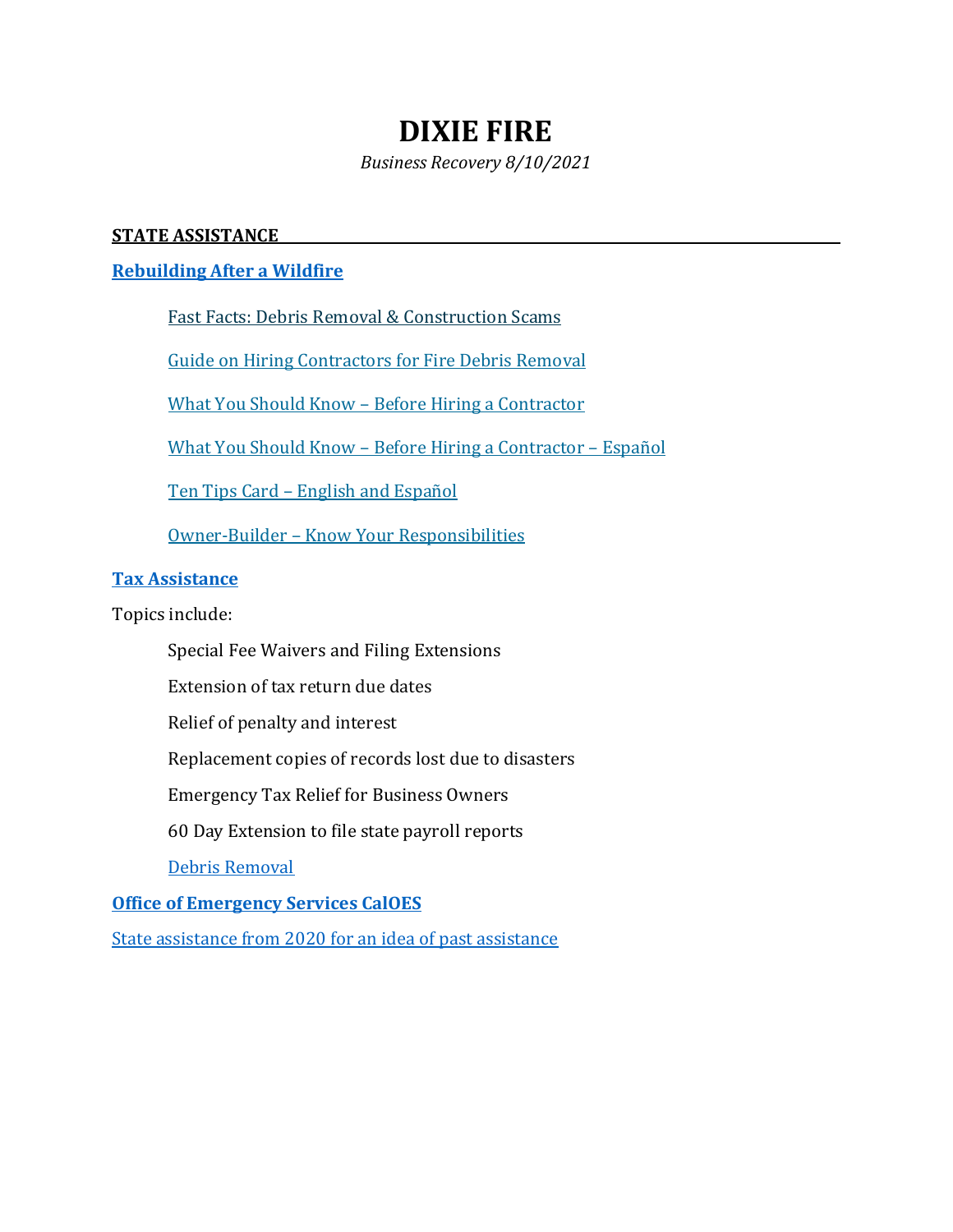#### **FEDERAL ASSISTANCE**

#### **[Tax Assistance](https://www.irs.gov/businesses/small-businesses-self-employed/faqs-for-disaster-victims)**

Topics include:

Records

Change of Address

Casualty Loss

[SBA Loan](http://www.sba.gov/about-offices-content/1/2462)

Property

[Disaster Resource Guide for Individuals and Businesses](https://www.irs.gov/pub/irs-pdf/p2194.pdf)

Business Casualty, Disaster and Theft Loss Worksheets (pg 8)

IRS Disaster Related Forms and Publications (pg 13)

## [Charitable Organizations](https://www.irs.gov/pub/irs-pdf/p3833.pdf)

## [FAQs](https://www.irs.gov/businesses/small-businesses-self-employed/faqs-for-disaster-victims)

[USDA Rural Repair and Rehabilitation Loan and Grant](https://www.rd.usda.gov/programs-services/single-family-housing-repair-loans-grants) (federal)

- [Business and Industry Loan Guarantees \(B&I\)](https://www.rd.usda.gov/programs-services/business-industry-loan-guarantees)
- [Energy Programs](https://www.rd.usda.gov/programs-services/all-programs/energy-programs)
- [Higher Blends Infrastructure Incentive Program](https://www.rd.usda.gov/hbiip)
- [Intermediary Relending Program \(IRP\)](https://www.rd.usda.gov/programs-services/intermediary-relending-program)
- [Rural Business Development Grants \(RBDG\)](https://www.rd.usda.gov/programs-services/rural-business-development-grants)
- [Rural Business Investment Program \(RBIP\)](https://www.rd.usda.gov/programs-services/rural-business-investment-program)
- [Rural Cooperative Development Grants \(RCDG\)](https://www.rd.usda.gov/programs-services/rural-cooperative-development-grant-program)
- [Rural Economic Development Loan and Grant \(REDLG\)](https://www.rd.usda.gov/programs-services/rural-economic-development-loan-grant-program)
- [Rural Innovation Stronger Economy \(RISE\) Grants](https://www.rd.usda.gov/programs-services/rural-innovation-stronger-economy-rise-grants)
- [Rural Microentrepreneur Assistance Program \(RMAP\)](https://www.rd.usda.gov/programs-services/rural-microentrepreneur-assistance-program)
- [Socially-Disadvantaged Group Grants \(SDGG\)](https://www.rd.usda.gov/programs-services/socially-disadvantaged-groups-grant)
- [Value Added Producer Grants \(VAPG\)](https://www.rd.usda.gov/programs-services/value-added-producer-grants)

# **OTHER GOVERNMENT AGENCY DISASTER INFORMATION**

#### **[DisasterAssistance.gov](http://www.disasterassistance.gov/)**

This is a one stop Web portal that consolidates information from 17 US